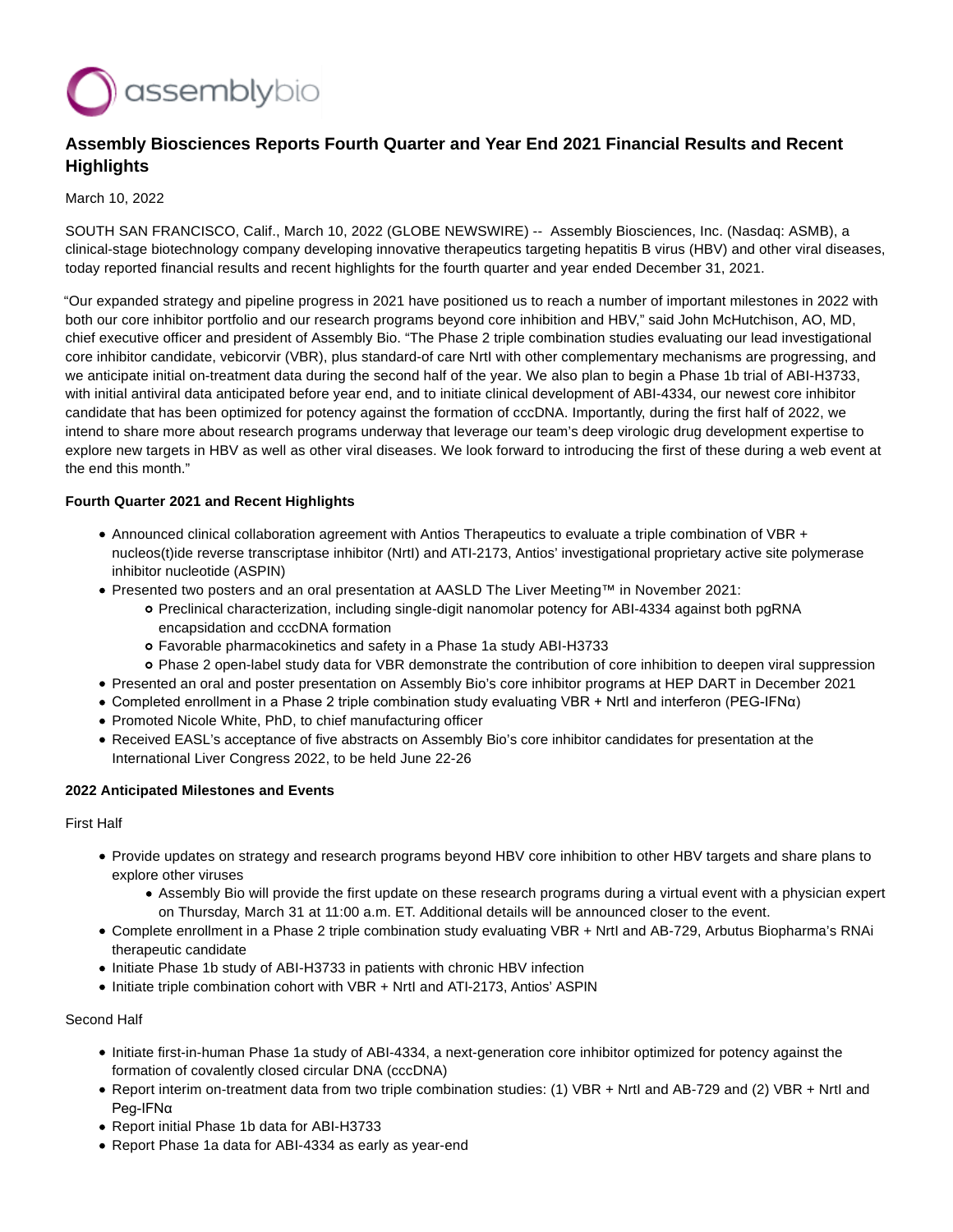#### **Upcoming Conferences**

- William Delaney, PhD, chief scientific officer, will present "Discovery and Development of HBV Core Inhibitors for the Treatment of Chronic Hepatitis B Infection" during the International Conference on Antiviral Research (ICAR), on March 25, 2022.
- Luisa Stamm, MD, PhD, chief medical officer, and Katie Kitrinos, PhD, vice president clinical virology, will present during the 2nd Annual Chronic HBV Drug Development Summit, April 25-27, 2022.

### **Fourth Quarter 2021 and Year End Financial Results**

- Cash, cash equivalents and marketable securities were \$174.6 million as of December 31, 2021, compared to \$190.1 million as of September 30, 2021, and \$216.4 million as of the year ended December 31, 2020. This result includes \$52.8 million of net proceeds from the issuance of common shares under Assembly Bio's at-the-market (ATM) program during the year. The company's cash position is projected to fund operations into the second half of 2023.
- Revenues from collaborative research were \$6.3 million for the year ended December 31, 2021, compared to \$79.1 million in 2020. The year-over-year decrease was primarily due to the \$31.0 million recognized under the collaboration agreement with BeiGene, Ltd. (BeiGene) and the remaining deferred revenue balance of \$37.0 million incurred under the collaboration agreement with Abbvie Inc. (Allergan Pharmaceuticals International Limited prior to Abbvie's acquisition of Allergan) both occurring in 2020.
- Research and development expenses were \$68.5 million for the year ended December 31, 2021, compared to \$106.8 million in 2020. The decrease was due to a decrease of \$39.0 million in research and development expenses related to the wind-down of the company's microbiome program. Research and development expenses include non-cash stock-based compensation expenses of \$0.5 million for the year ended December 31, 2021, and \$11.4 million for the same period in 2020. The decrease in stock-based compensation is primarily due to a decrease in the grant date fair value of option grants and reversals in previously recognized expense related to forfeited awards of former employees.
- General and administrative expenses were \$28.8 million for the year ended December 31, 2021, compared to \$37.1 million in 2020. General and administrative expenses include non-cash stock-based compensation expenses of \$4.7 million for the year ended December 31, 2021, and \$10.5 million for the same period in 2020. The decrease in stock-based compensation is due to a decrease in the grant date fair value of recent option grants and a reversal of previously recognized expense during 2021 related to forfeited awards from former employees.
- Net loss attributable to common stockholders was \$129.9 million, or \$3.00 per basic and diluted share, for the year ended December 31, 2021, compared to \$62.2 million, or \$1.75 per basic and diluted share in 2020. Net loss for the year ended December 31, 2021 includes \$41.6 million in impairment charges of our goodwill and indefinite-lived intangible asset due to a sustained decline in our stock price and a higher discount rate applied to future cash flows.

## **About Assembly Biosciences**

Assembly Bio is a clinical-stage biotechnology company committed to bringing finite and curative therapies to the 296 million people living with hepatitis B virus (HBV) worldwide. A pioneer in the development of a new class of potent, oral core inhibitor drug candidates, Assembly Bio's approach aims to break the complex viral replication cycle of HBV to free patients from a lifetime of therapy. Assembly Bio's strategy includes a leading portfolio of more potent, next-generation core inhibitors, proof-of-concept combination studies for HBV cure and research programs focused on the discovery of additional novel antiviral mechanisms for HBV, and other viral diseases. For more information, visit [assemblybio.com.](https://www.globenewswire.com/Tracker?data=0iWPzw6AHjyfM9Vh5WnnjrlBUfYXdvVxMPpusJUUszad8COT6aD1GV0nbISd6H8SV1ecTDFgXIphTt3U1SyiunCKX0CzwR7ToznwvJcJj6k=)

## **Forward-Looking Statements**

The information in this press release contains forward-looking statements that are subject to certain risks and uncertainties that could cause actual results to materially differ. These risks and uncertainties include: Assembly Bio's ability to initiate and complete clinical studies involving its therapeutic product candidates, including studies contemplated by Assembly Bio's clinical collaboration agreements, in the currently anticipated timeframes; safety and efficacy data from clinical studies may not warrant further development of Assembly Bio's product candidates; clinical and nonclinical data presented at conferences may not differentiate Assembly Bio's product candidates from other companies' candidates; results of nonclinical studies may not be representative of disease behavior in a clinical setting and may not be predictive of the outcomes of clinical studies; continued development and commercialization of Assembly Bio's HBV product candidates, if successful, in the China territory will be dependent on, and subject to, Assembly Bio's collaboration agreement governing its HBV-related activity in the China territory; Assembly Bio's ability to maintain financial resources necessary to continue its clinical studies and fund business operations; any impact that the COVID-19 pandemic may have on Assembly Bio's business and operations, including initiation, enrollment and continuation of its clinical studies or timing of discussions with regulatory authorities; and other risks identified from time to time in Assembly Bio's reports filed with the U.S. Securities and Exchange Commission (the SEC). You are urged to consider statements that include the words may, will, would, could, should, might, believes, hopes, estimates, projects, potential, expects, plans, anticipates, intends, continues, forecast, designed, goal or the negative of those words or other comparable words to be uncertain and forward-looking. Assembly Bio intends such forward-looking statements to be covered by the safe harbor provisions contained in Section 27A of the Securities Act of 1933, as amended, and Section 21E of the Securities Exchange Act of 1934, as amended. More information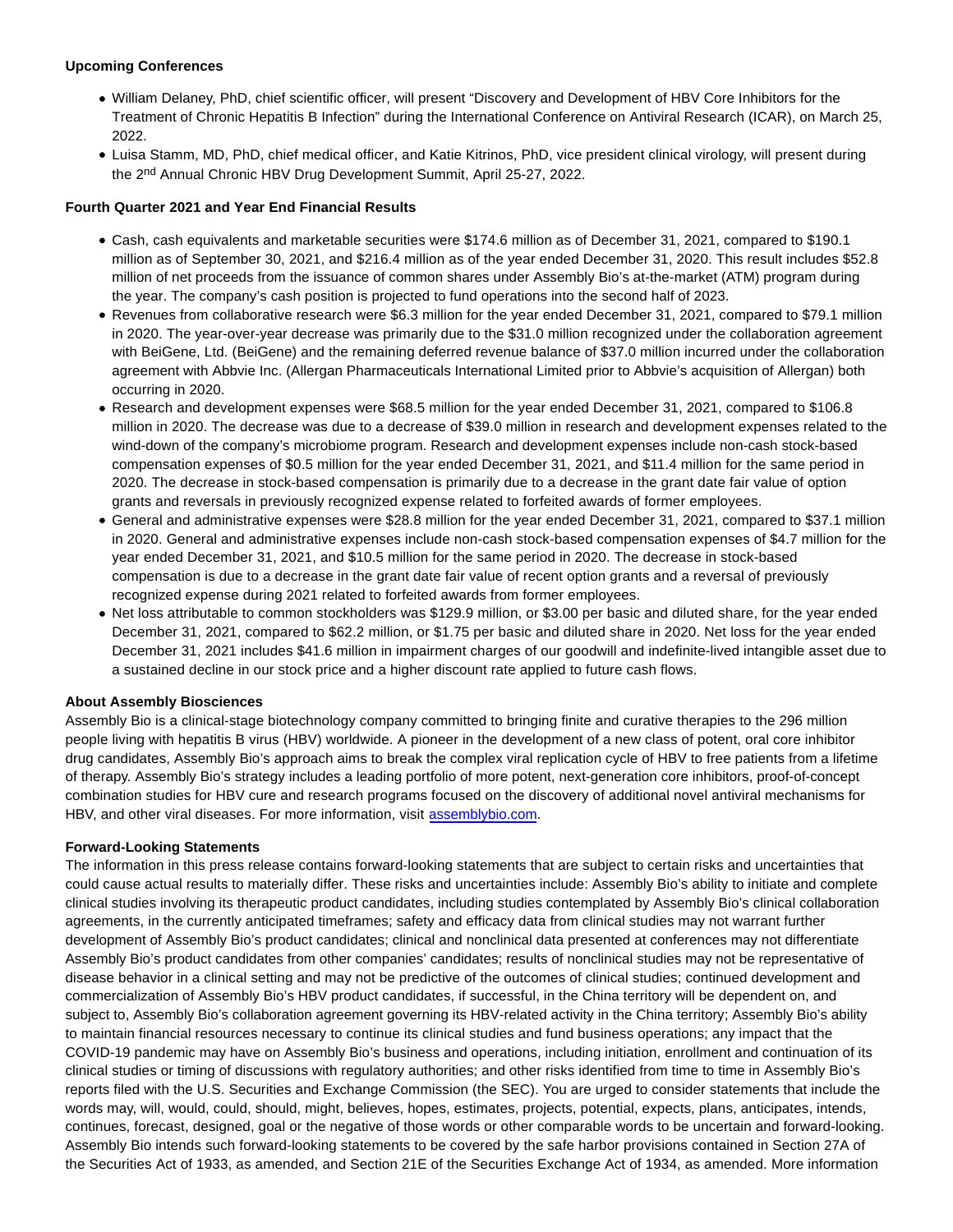about Assembly Bio's risks and uncertainties are more fully detailed under the heading "Risk Factors" in Assembly Bio's filings with the SEC, including its most recent Annual Report on Form 10-K, Quarterly Reports on Form 10-Q and Current Reports on Form 8-K. Except as required by law, Assembly Bio assumes no obligation to update publicly any forward-looking statements, whether as a result of new information, future events or otherwise.

#### **Contacts**

Investor and Corporate: Lauren Glaser Senior Vice President, Investor Relations and Corporate Affairs (415) 521-3828 **[lglaser@assemblybio.com](https://www.globenewswire.com/Tracker?data=LQfCyj1Vject7MJrNt3QNiXBXY5lpbPF38rLze-_66Sm35pwRF7pp7wpbKoAABqP1RGjLnsaX9_N_BDli0CsLfe7E_yKz1-p3j-MaenXPs0=)**

Media: Sam Brown Inc. Audra Friis (917) 519-9577 **[ASMBMedia@sambrown.com](https://www.globenewswire.com/Tracker?data=wHMnLrin2R5MHTsuCDUtTnN2YSSvLeN1fQ6yrMYp4gE-N96f2BKZ4HTmfapBZnsduHwNFW0xLTVNjTrQoBnP1cEXEWGBE9Ue0b-FalmjXO8=)**

# **ASSEMBLY BIOSCIENCES, INC. CONSOLIDATED BALANCE SHEETS**

(In thousands except for share amounts and par value)

|                                             |    | December 31,<br>2021 |    | December 31,<br>2020 |  |
|---------------------------------------------|----|----------------------|----|----------------------|--|
|                                             |    |                      |    |                      |  |
| <b>ASSETS</b>                               |    |                      |    |                      |  |
| <b>Current assets</b>                       |    |                      |    |                      |  |
| Cash and cash equivalents                   | \$ | 45,627               | \$ | 59,444               |  |
| Marketable securities - short-term          |    | 101,000              |    | 156,969              |  |
| Accounts receivable from collaborations     |    | 336                  |    | 1,230                |  |
| Prepaid expenses and other current assets   |    | 7,241                |    | 6,850                |  |
| Total current assets                        |    | 154,204              |    | 224,493              |  |
| Marketable securities - long-term           |    | 27,972               |    |                      |  |
| Property and equipment, net                 |    | 1,139                |    | 1,600                |  |
| Operating lease right-of-use (ROU) assets   |    | 6,042                |    | 9,131                |  |
| Other assets                                |    | 1,703                |    | 6,392                |  |
| Indefinite-lived intangible asset           |    |                      |    | 29,000               |  |
| Goodwill                                    |    |                      |    | 12,638               |  |
| <b>Total assets</b>                         | \$ | 191,060              | \$ | 283,254              |  |
| <b>LIABILITIES AND STOCKHOLDERS' EQUITY</b> |    |                      |    |                      |  |
| <b>Current liabilities</b>                  |    |                      |    |                      |  |
| Accounts payable                            | \$ | 2,659                | \$ | 4,598                |  |
| Accrued research and development expenses   |    | 3,400                |    | 4,444                |  |
| Other accrued expenses                      |    | 6,863                |    | 11,987               |  |
| Operating lease liabilities - short-term    |    | 3,151                |    | 3,404                |  |
| <b>Total current liabilities</b>            |    | 16,073               |    | 24,433               |  |
| Deferred tax liabilities                    |    |                      |    | 2,531                |  |